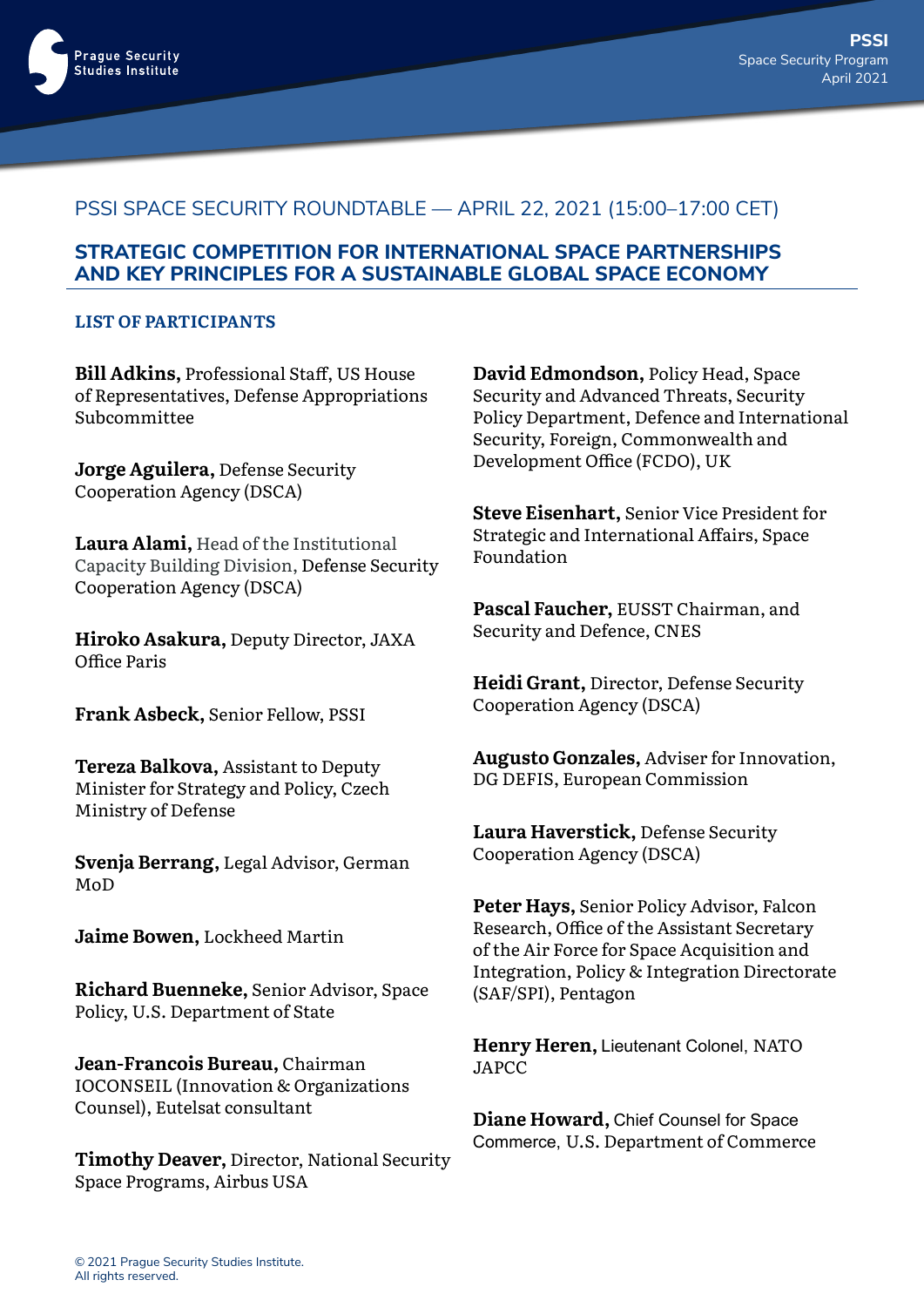

**Arkadiusz Chimicz,** PhD Student, War Studies University, Poland

**Robert (Bob) Johnson,** Bureau of Oceans and International Environmental and Scientific Affairs, Department of State

**Campbell Kane,** Defense Security Cooperation Agency (DSCA)

**Václav Kobera,** Director, Intelligent Transport Systems, Space Activities and R&D Department, Czech Ministry of Transport

**Alexander Konrad,** Referent für Weltraumpolitik, German Ministry of Defence

**Tomáš Kopečný,** Deputy Minister for Industrial Cooperation, Czech Ministry of Defense

**Hiroshi Koyama,** Electronic Systems Group, Fellow, Mitsubishi Electric Corporation

**Travis Langster,** Vice President / General Manager, COMSPOC

**Kelley Lauren,** Lockheed Martin

**James Lawrence,** Chief, Strategic Outreach, Defense Security Cooperation Agency (DSCA)

**Patrik Martinek,** Program Assistant, PSSI

**Peter Marquez,** Head of Space Policy, Amazon Web Services

**Takehiko Matsuo,** Director-General, National Space Policy Secretariat, Cabinet Office

**Joseph Michaels,** Works with Audrey Schaffer, OSD Space Policy

**John Mittleman,** Naval Research Laboratory

**Jonathan Moore,** Principal Deputy Assistant Secretary, Bureau of Oceans and International Environment and Scientific Affairs

**Jamie Morin,** Vice President of Defense Systems Operations, Defense Systems Group, Aerospace Corporation

**Kevin O'Connell,** CEO, Space Economy Rising, LLC

**Scott Pace,** Director of Space Policy Institute, **GWU** 

**Regina Peldszus,** Senior Policy Officer on Secondment (Space Security, Space Surveillance), Federal Ministry for Economic Affairs & Energy

**Unit IV D 5 - Space Agency,** Technologies and Security

**Margaret Polkowska,** Professor, University of War Studies, Poland

**Jakub Prazak,** Project Assistant, PSSI

**Nicholas Reese,** Space Policy Lead -

**Office of Strategy,** Policy and Plans, U.S. Department of Homeland Security

**Jana Robinson,** Managing Director, PSSI

**Roger Robinson,** Chairman and Co-Founder, PSSI